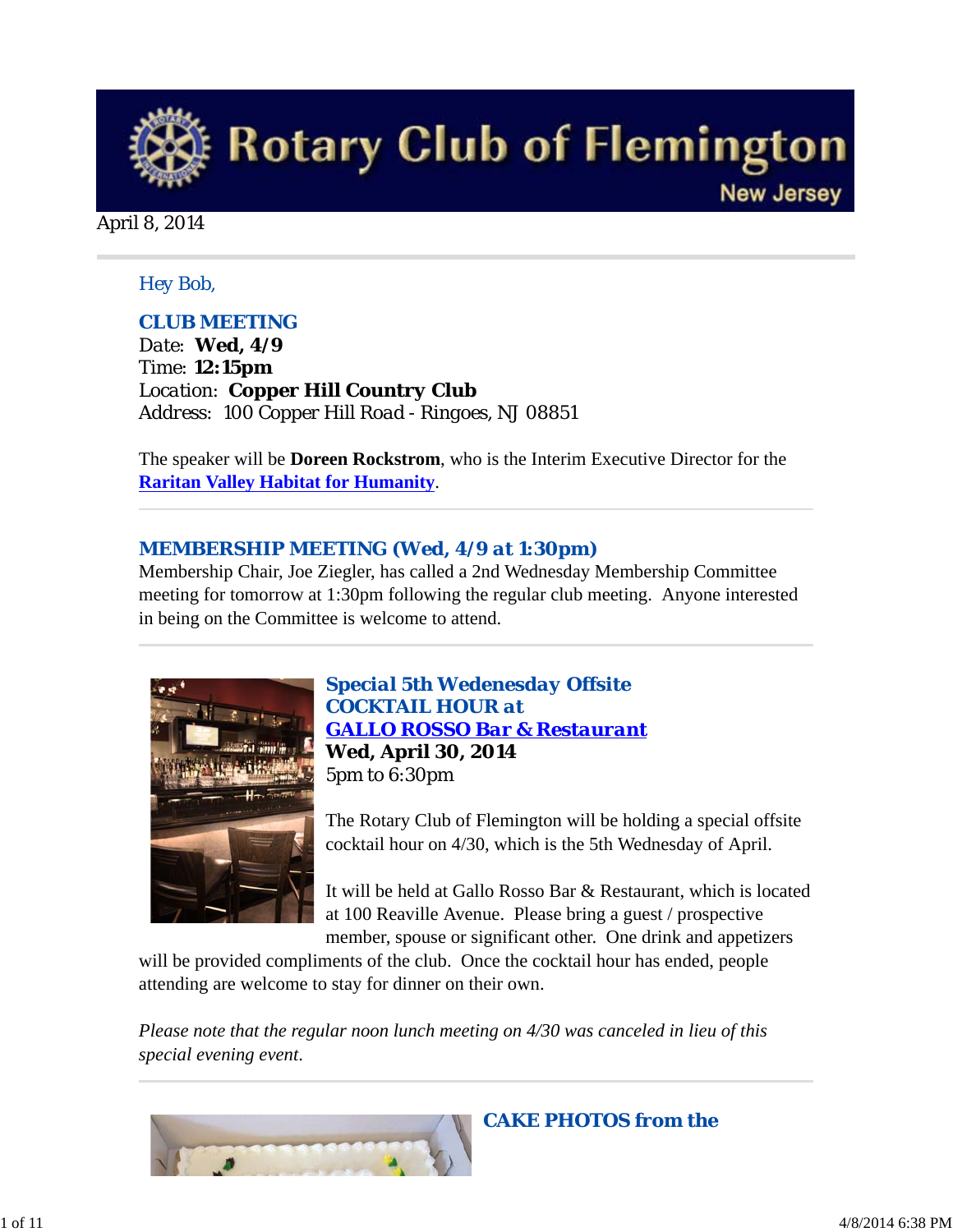

helped to serve cake and hot chocolate.

## *Hunterdon County Tricentennial Parade* Held on Saturday, May 22, 2014

Here are a few photos of the different cakes that ShopRite had donated for the Tricentennial Parade. A very special thanks to Ira Liebross for taking and sharing the photos. Click on a photo to see a larger image of it. Thanks to all the Rotarians that





# *Hunterdon County Rotary SOUP COOK-OFF* **Various Follow-Up Articles in the Press**

If you have a few minutes, check out some of the articles that we have had in the press regarding our recent joint-Hunterdon-Rotary Soup Cook-Off event:

**Click Here** to read an online Article from the Hunterdon County Democrat on NJ.com titled "**Soup versions of Buffalo chicken, 'loaded' baked potatoes win at Hunterdon Rotary Soup Cook-Off**". Originally published on 2/25/2014 at 2:01pm.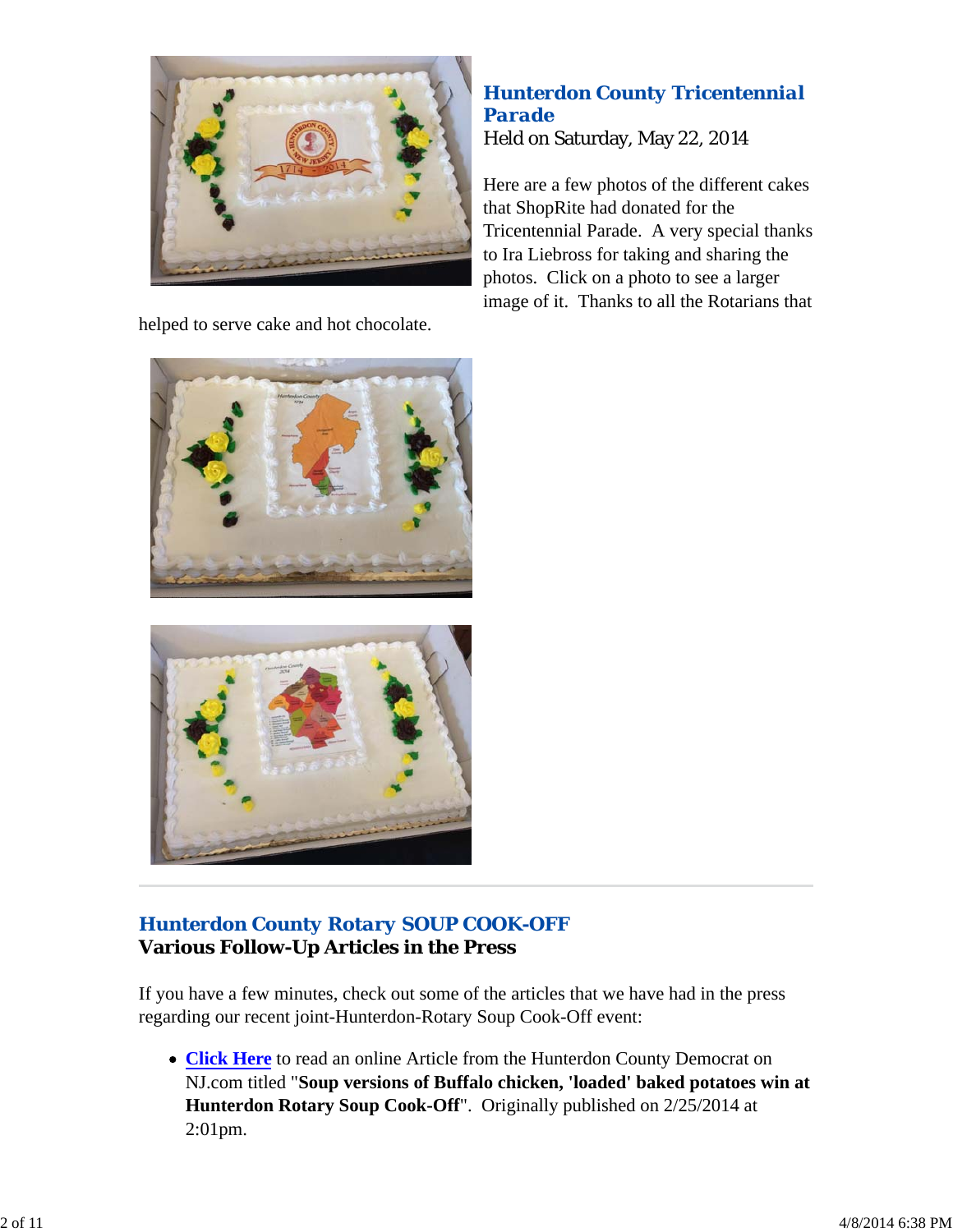- **Click Here** to read an online Article from the Hunterdon Review News titled "**Hunterdon County Rotary Clubs host Soup Cook-Off**". Published on 2/24/2014 at 8:07pm.
- **Click Here** for the 3/20/2014 online edition of the Bucks County Herald. Refer to the nice photo spread on the top of page A6 under "**Weekends and Beyond**". A special thanks to Kim Metz for seeing this and sharing it.



## *PRESIDENT'S MESSAGE*

**From President Ira Liebross** Highlights from the March Board Meeting

President Ira wanted to share the following highlights from the March Board Meeting, held on 3/6/2014:

**Hunterdon County Tricentennial Parade (Sat, 3/22)**: The parade beings on Main Street at 4pm and is followed by birthday cake and hot chocolate in the Flemington Borough Park (next to Court Street). Please join me and your fellow Rotarians to help serve the cake and hot chocolate. Those interested should meet at the Flemington Women's Club at 4:30pm, located at 43 Park Avenue. Please sign up at the next Club Meeting, or let me know via email at **ClubPresident@FlemingtonRotaryNJ.org**.

**Friday Fellowship at Jakes (Fri, 3/21 from 5pm to 6:30pm)**: Are you looking to start the party a little sooner? If so, then please attend the next Flemington Rotary Fellowship event at Jakes Restaurant on the night before the parade. The club will provide the appetizers. People attending will purchase their own drinks. We hope to see you along with your spouse, significant other, guest or potential new member.

- **\$100 Contribution in memory of Emily Caldwell Morrison**: On a more serious note, the board approved a \$100 contribution to the National Brain Tumor Society in memory of Emily Caldwell Morrison. Emily, who graduated from H.C.R.H.S. in 2005, passed away on March 1, 2014 at the age of 26. Emily had been diagnosed in 2011 with a rare type of brain tumor. Click Here for more info.
- **5th Wednesday Cocktail Hour Meeting at Gallo Rosso (Wed, 4/30 from 5pm to 6:30pm)**: The board approved the Membership Committee's suggestion to have the 5th Wednesday Meeting for April at an offsite location for cocktails. It will be held at Gallo Rosso located at 100 Reaville Avenue from 5 to 6:30pm. Please bring a guest / prospective member, spouse or significant other. One drink and appetizers will be provided compliments of the club. *Please note that the regular noon lunch meeting on 4/30 was canceled in lieu of the evening meeting*.
- **District Conference (Friday, May 2 to Saturday, May 3)**: Please remember and consider attending the District Conference. All members wishing to attend either Friday's program or the Saturday morning program will be fully reimbursed by the club. Please look to sign up at our weekly lunch meetings. See below in the E-Monger for more information.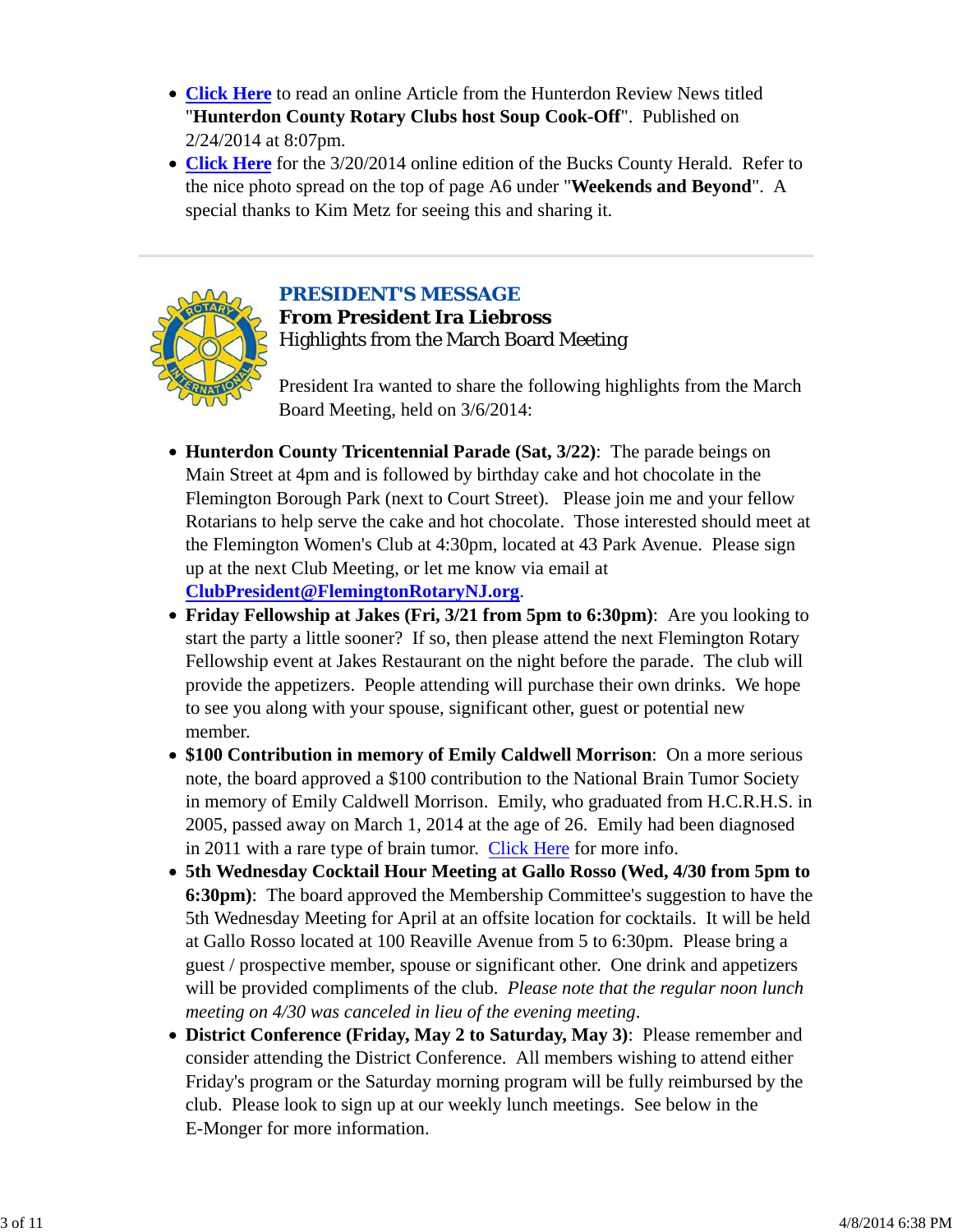**Changing of the Guard Dinner (Wed, June 25)**: Please mark you calendars. The Changing of the Guard Dinner will be held on Wed, June 25 at the Copper Hill Country Club.

## *LUNCH DUES Invoice for January to June 2014* **From Lunch Treasurer, D.J. Wright**

At the Wed, 2/26 Club Meeting, D.J. passed out hard copies of the current Lunch Dues invoice for the period of January through June 2014. If you did not receive a copy, please **CLICK HERE** to download a PDF of the invoice. If you have any questions, please reach out to D.J. Wright.

## *Rotary BRIDGING THE GAP*

**Rotarians being Sought as Mentors!** May 13, 2014 - Awards Breakfast

**Click Here** for additional information.

## *Clinton Sunrise Rotary's FISHING DERBY* **Saturday, April 26, 2014**

The Clinton Sunrise Rotary Annual Fishing Derby will be held on Saturday, April 26, rain or shine. DeMott Pond will be stocked with fish for this **free family event**, and bait, bobbers and hooks will be supplied - just bring your own pole. The event is open to youth ages 4 - 16 years old and each participant will receive a raffle ticket for door prize drawings during the event.

Registration will be conducted from 8am-9am; fishing is from 9am - 12noon. DeMott Pond is located on Route 173 in Clinton, across the street and one block west of the Holiday Inn.

Sponsorship opportunities are available to offset the costs of stocking the pond and prizes for the youth participants. Contact Rotary at 908-279-0112. For more information or to download a sponsorship form, visit www.ClintonSunriseRotary.org

## *OFFICERS & BOARD MEMBERS for the 2014-2015 Flemington Rotary Year*

At the Wed, 2/26/2014 Flemington Rotary Lunch Meeting, a motion was made and approved for the following Officers & Board Members to serve for the 2014-2015 Rotary Year: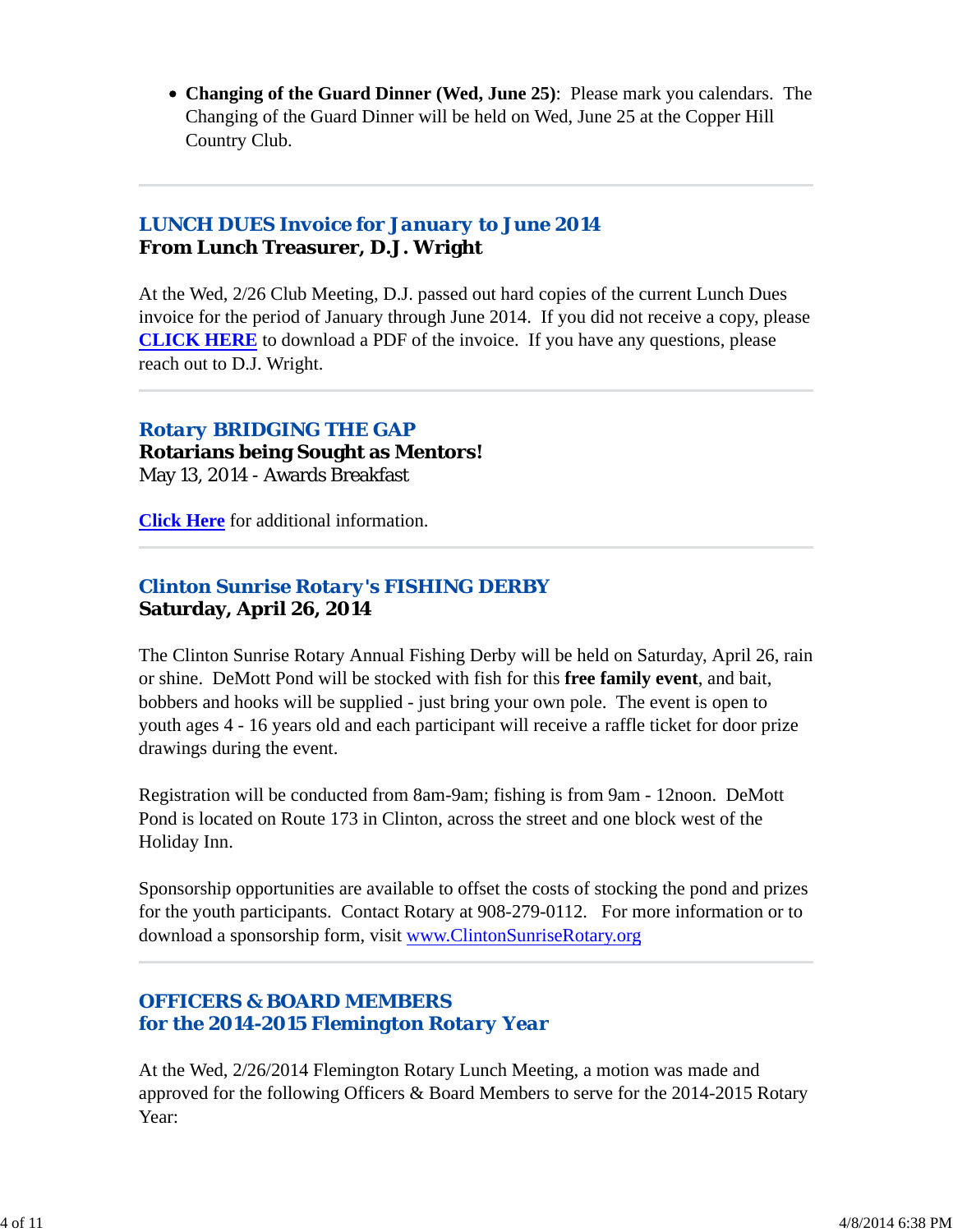| President                                  | Lynn Hyman                                     |
|--------------------------------------------|------------------------------------------------|
| President-Elect                            | <b>Mick Schaible</b>                           |
| Secretary                                  | Michele Kavanagh                               |
| Treasurer, General                         | <b>Bob Newland</b>                             |
| Treasurer, Lunch                           | D.J. Wright                                    |
| Treasurer, Assistant Lunch Harrie Copeland |                                                |
| <b>Board Member</b>                        | <b>Ira Liebross</b> (Immediate Past President) |
| <b>Board Member</b>                        | <b>Nancy Kahl</b>                              |
| <b>Board Member</b>                        | Ken Skowronek                                  |
| <b>Board Member</b>                        | <b>Joe Ziegler</b>                             |

## **2014-2015 RCOF Officers & Board Members:**



## *2014 Rotary District 7510 94th Annual DISTRICT CONFERENCE* **May 2 - 3, 2014 Hotel Somerset-Bridgewater** 100 Davidson Avenue - Somerset, NJ

This year's District Conference will be held right in our backyard at the Hotel Somerset-Bridgewater on Davidson Avenue in Somerset!! **CLICK HERE** to register or to obtain additional

information.

The Conference has been made more affordable this year by going to an a la carte registration approach. You can choose to attend select portions OR to attend the entire Conference. The fee to attend will be charged accordingly. The change in registration approach was done to encourage a higher attendance.

If you have any questions, please contact **PDG Michael Hart** - District Conference Chair as follows: Home: 908-654-7384; Work: 732-549-5660; Email: drmhart@yahoo.com



As you know, the Rotary Club of Flemington is a member of the H.C. Chamber of Commerce. This enables all Rotarians the ability to attend a Chamber function as a "member". If someone asks you what your business is, you would explain that you are a member representing the Rotary Club of Flemington. **Click Here** to visit the Chamber website for a listing of upcoming events.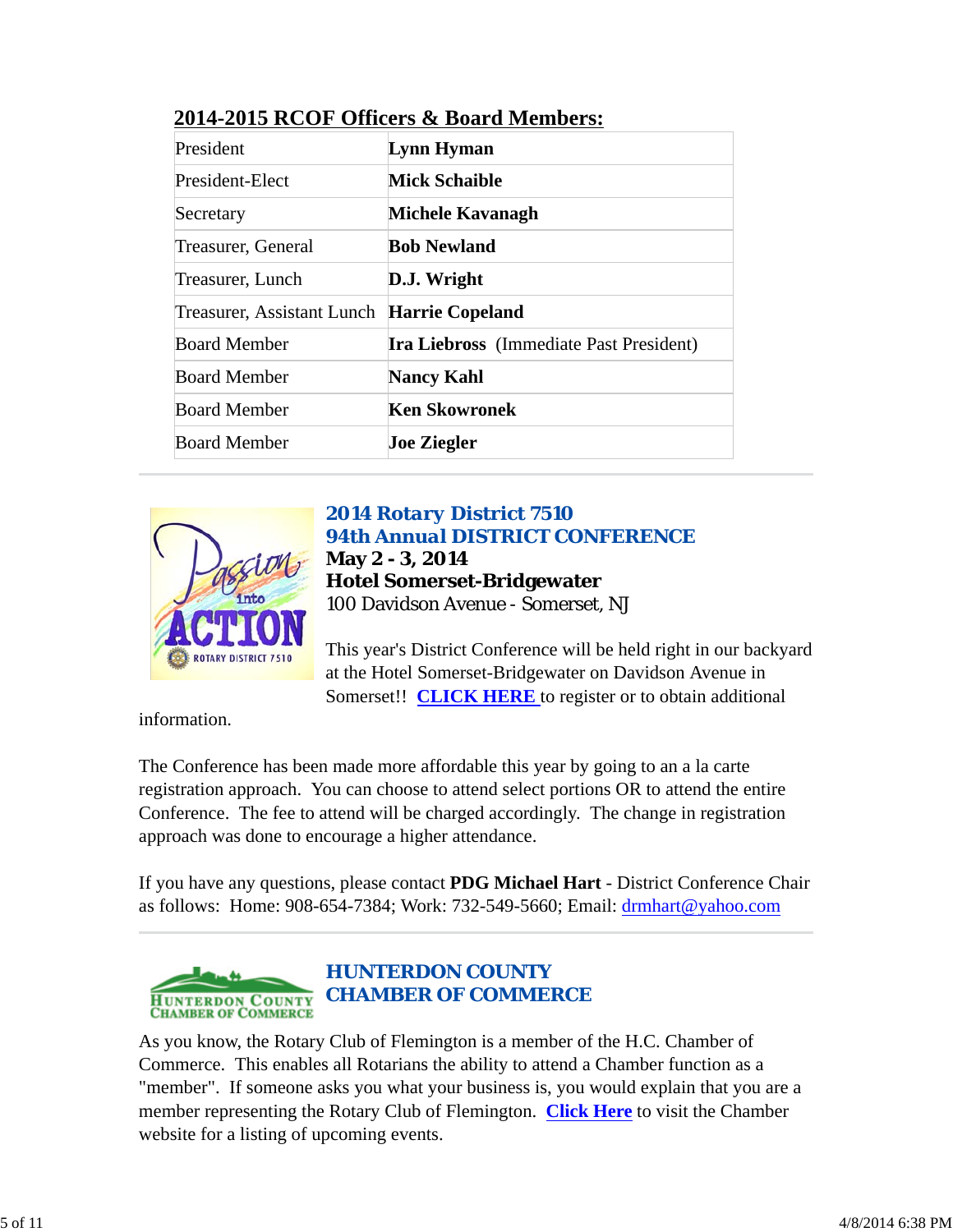#### *FLEMINGTON BUSINESS IMPROVEMENT DISTRICT* www.downtownflemington.com FLEMINGTON

If you would like to learn more about events and activities going on around Flemington, please **CLICK HERE** to visit the Flemington Business Improvement District (BID) website.

## *Hunterdon Chamber Internet Radio "THE ROTARY HOUR"* **Mondays from 11am to 12noon**

PDG Megan Jones-Holt is the host of "The Rotary Hour" on the Hunterdon Chamber Internet Radio station and is looking for guests to have on the show. If you are intersted, please get in touch with Megan at (908)894-4590 or **mjonesholt@gmail.com**.

**Click Here** to listen to the Hunterdon Chamber Internet Radio station from your PC, smart phone, mobile device, etc.

## *ROTARY DISTRICT 7510 NEWS*

**Click Here** to read the current news from our Rotary District 7510.

## *SPEAKERS & PROGRAMS BEING SOUGHT*

We are always seeking new or creative ideas for upcoming meeting programs and speakers. If you have any leads, please pass them onto Mick Schaible. **Click here** to generate an email directly to Mick.

## *UPCOMING DATES TO NOTE*

#### **Summary of Upcoming Club Meeting Programs:**

Wed, 4/09: Habitat for Humanity - Doreen Rockstrom, Interim Executive Director

Wed, 4/16: To Be Announced.

Wed, 4/23: To Be Announced.

Wed, 4/30: **OFFSITE Meeting**: **Cocktail Hour at Gallo Rosso Restaurant from 5pm to 6:30pm**. Please bring a guest / prospective member, spouse or significant other. One drink and appetizers will be provided compliments of the club. Please note that the regular noon lunch meeting on 4/30 was canceled in lieu of the evening cocktail hour event.

**Next RCOF Board Meeting:** Thurs, 5/1/2014 at 6:00 PM (usually the 1<sup>st</sup> Thursday). Next Membership Meeting: Wed, 4/9/2014 at 1:30 PM (usually the 2<sup>nd</sup> Wednesday).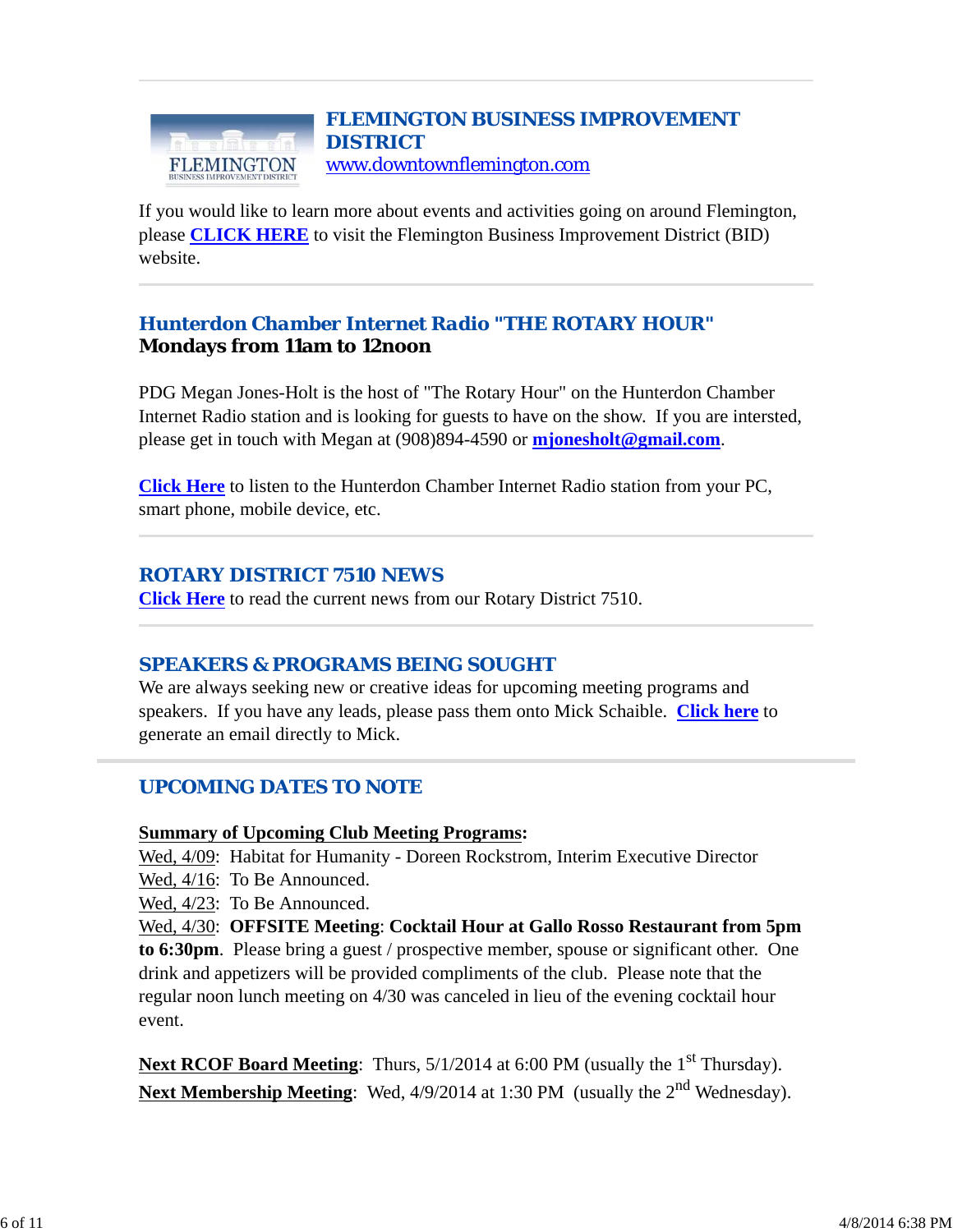#### **Upcoming RCOF Club Events, Fundraisers, Fellowship Events, Etc**.:

Sat, 5/31: Pedals for Progress Bicycle, Sewing Machine & Sports Gear Collection Sun, 6/8: Rotary Bark in the Park Dog Walk Wed,  $6/25$ : Changing of the Guard Dinner at Copper Hill Country Club

#### **Rotary District 7510 Events & Functions:**

May 17: World Peace Day

May 2-3: **District Conference**

Wed, 5/14: District Assembly - Hotel Somerset-Bridgewater (2:30pm to 8:30pm) May 30 - June 1: RYLA, 4-Way Test Speech Contest, Rotaract, Interact & Early Act.

## *COMMITTEE LIST:*

**Click Here** to download the listing of all current Club Committee's and its members.

#### *"MEMBERS ONLY" WEBSITE:*

#### **Click Here for the Members Only section of the website to find:**

- 1) The "Membership Proposal Form" to propose a new member.
- 2) New Member Information.
- 3) An Online Copy of the Club Membership Directory.
- 4) A Link to All Photos Albums of the Club.

## *ROTARY WEBSITE LINKS:*

Rotary International: **www.Rotary.org** Rotary District 7510: **www.RotaryNJ.org**

## *NEARBY ROTARY CLUB MEETINGS:*

As A Rotarian, you are Welcome to attend a Rotary Club meeting anywhere in the world. Click here for the Rotary Club Locator App. Or see below for some local meetings:

#### Mondays

**Lambertville/New Hope** (6:30 pm) - Lambertville Station Restaurant; 11 Bridge Street, Lambertville NJ 08530

**Piscataway** (12:15 pm) - Radisson Hotel; 21 Kingsbridge Road, Piscataway, NJ 08854

#### Tuesdays

**Whitehouse** (12:15 pm) - Max's 22; 456 Route 22 West, Whitehouse Station, NJ 08889 **Princeton** (12:15 pm) - The Nassau Club; 6 Mercer Street, Princeton, NJ 08540 **Bridgewater-Bound Brook** (12:15 pm) - Arbor Glenn; 100 Monroe St, Bridgewater 08807

#### Wednesdays

**Branchburg Township** (7:30 am): Stoney Brook Grille; 1285 Route 28, North Branch, NJ 08876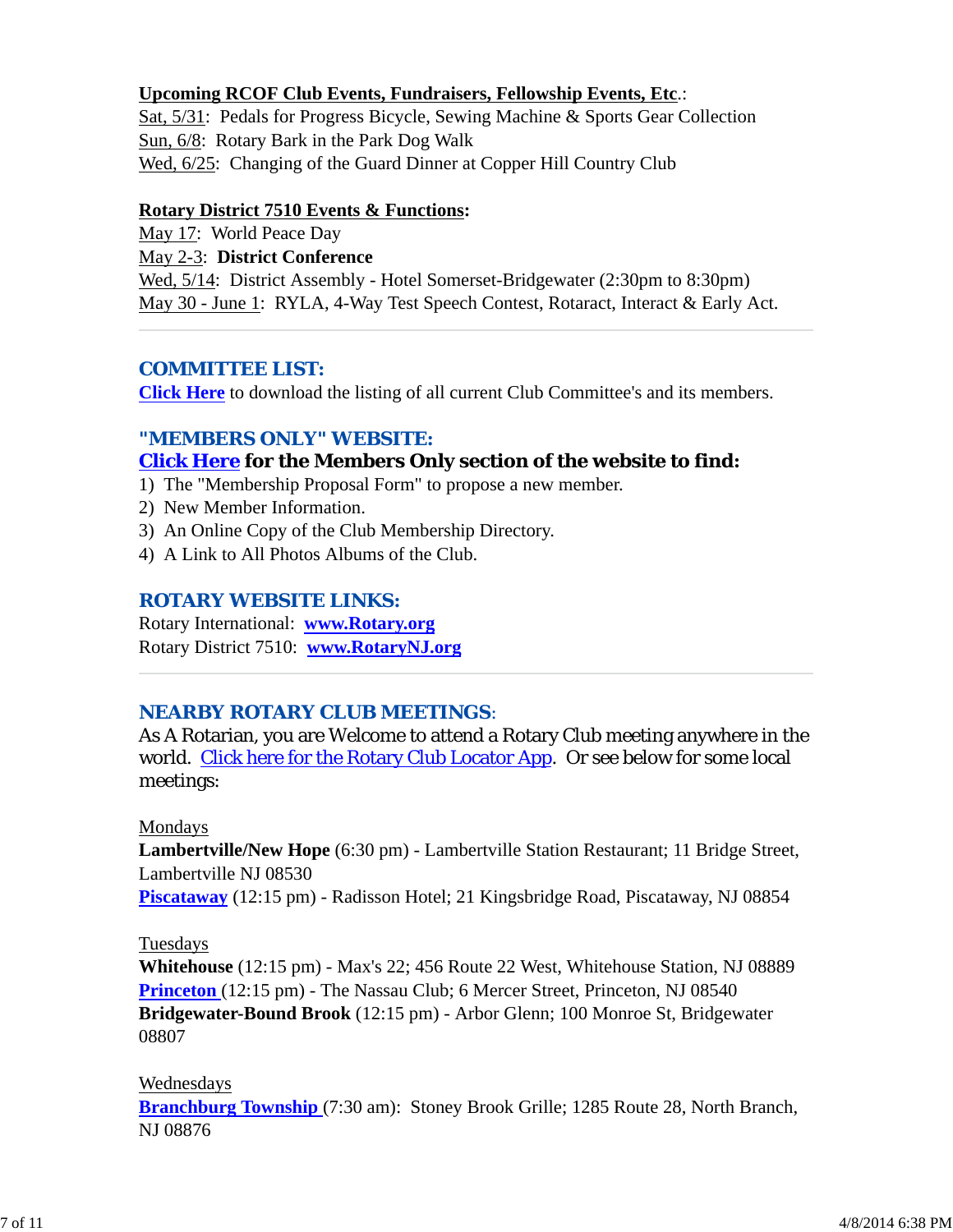**Flemington** (12:15pm): Copper Hill Country Club; 100 Copper Hill Road, Ringoes, NJ 08851

**Hillsborough Township** (6:15 pm): Pheasant's Landing; 311 Amwell Road (Rt. 514), Hillsborough, NJ 08844

#### Thursdays

**Clinton Sunrise** (7:30 am): Clinton Fire Department; New Street, Clinton, NJ 08809 **Somerville/Bridgewater** (12:15 pm): Bridgewater Manor; 1251 US Highway 202/206, Bridgewater, NJ 08807

**Trenton** (12:15 pm): Freddie's Tavern; 12 Railroad Avenue, West Trenton, NJ 08628

#### Fridays

**North Hunterdon** (12:15 pm): Beaver Brook County Club; 25 County Club Drive, Annandale, NJ 08801

**Princeton Corridor** (12:15pm): Hyatt Regency; 102 Carnegie Center, Rt. 1 North, Princeton, NJ 08540

#### eClub

**Rotary eClub of Hunterdon Horizon**: View website for meetings or online makeups.

RI President's Call for Action in **2013-2014**: **"Engage Rotary, Change Lives"**

# **Rotary Club of Flemington - Our 90th Year**

Founded October 3, 1923 \* Charter #1529 \* District 7510

| President                     | <b>Ira Liebross</b>                            |  |  |
|-------------------------------|------------------------------------------------|--|--|
| President-Elect               | <b>Lynn Hyman</b>                              |  |  |
| Secretary                     | <b>Michele Kavanagh</b>                        |  |  |
| Treasurer, General            | <b>Bob Newland</b>                             |  |  |
| Treasurer, Lunch              | D.J. Wright                                    |  |  |
| <b>Board Members</b>          | <b>Karen Widico</b> (immediate past president) |  |  |
|                               | <b>Jim Davidson</b>                            |  |  |
|                               | <b>Nancy Kahl</b>                              |  |  |
|                               | <b>Mick Schaible</b>                           |  |  |
|                               | <b>Chris Venditti</b>                          |  |  |
| Sergeant-at-Arms              | <b>Tom Fisher</b>                              |  |  |
| <b>RI</b> President           | <b>Ron D. Burton</b> (Norman, Oklahoma, USA)   |  |  |
| District Governor (DG)        | Tulsi R. Maharjan (Branchburg, NJ)             |  |  |
| District Governor Elect (DGE) | Melvin I. Kevoe "Mel" (Springfield, NJ)        |  |  |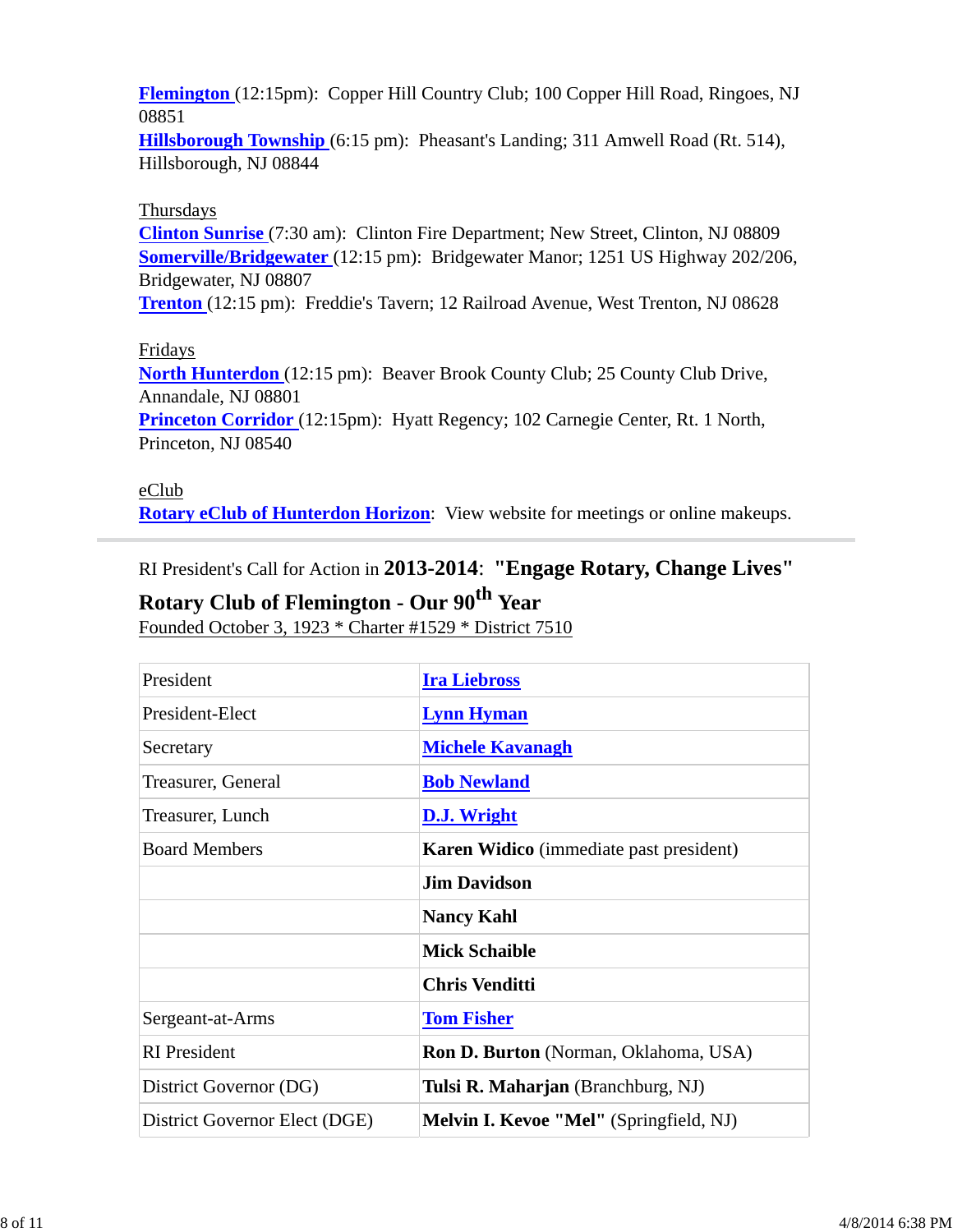District Governor Nomimee (DGE) **Hal Daume** (Berkeley Heights, NJ)

Assistant District Governor (ADG) **Michael Toscani** (Lambertville-New Hope, PA)

Club Meetings: **Wednesday, 12:15 pm, Copper Hill Country Club** 100 Copper Hill Road, Ringoes 08551





*MISSION STATEMENT*: The mission of Rotary International is to assist and guide Rotarians and Rotary clubs to accomplish the Object of Rotary to ensure Rotary's continuing relevance and to help build a better world, emphasizing service activities by individuals and groups that enhance the quality of life and human dignity, encouraging high ethical standards, and creating greater understanding among all people to advance the search for peace in the world.

**THE OBJECT OF ROTARY:** The object of Rotary is to encourage and foster the ideal of service as a basis of worthy enterprise and, in particular, to encourage and foster:

**1st**: The development of acquaintance as an opportunity for service;

**2nd**: High ethical standards in business and professions, the recognition of the worthiness of all useful occupations, and the dignifying of each Rotarian's occupation as an opportunity to serve society;

**3<sup>rd</sup>**: The application of the ideal of service in each Rotarian's personal, business and community life;

**4th**: The advancement of international understanding, goodwill, and peace through a world fellowship of business and professional persons united in the ideal of service.

**THE 4-WAY TEST:** "Of the things we think, say or do:

**1st**: Is it the Truth?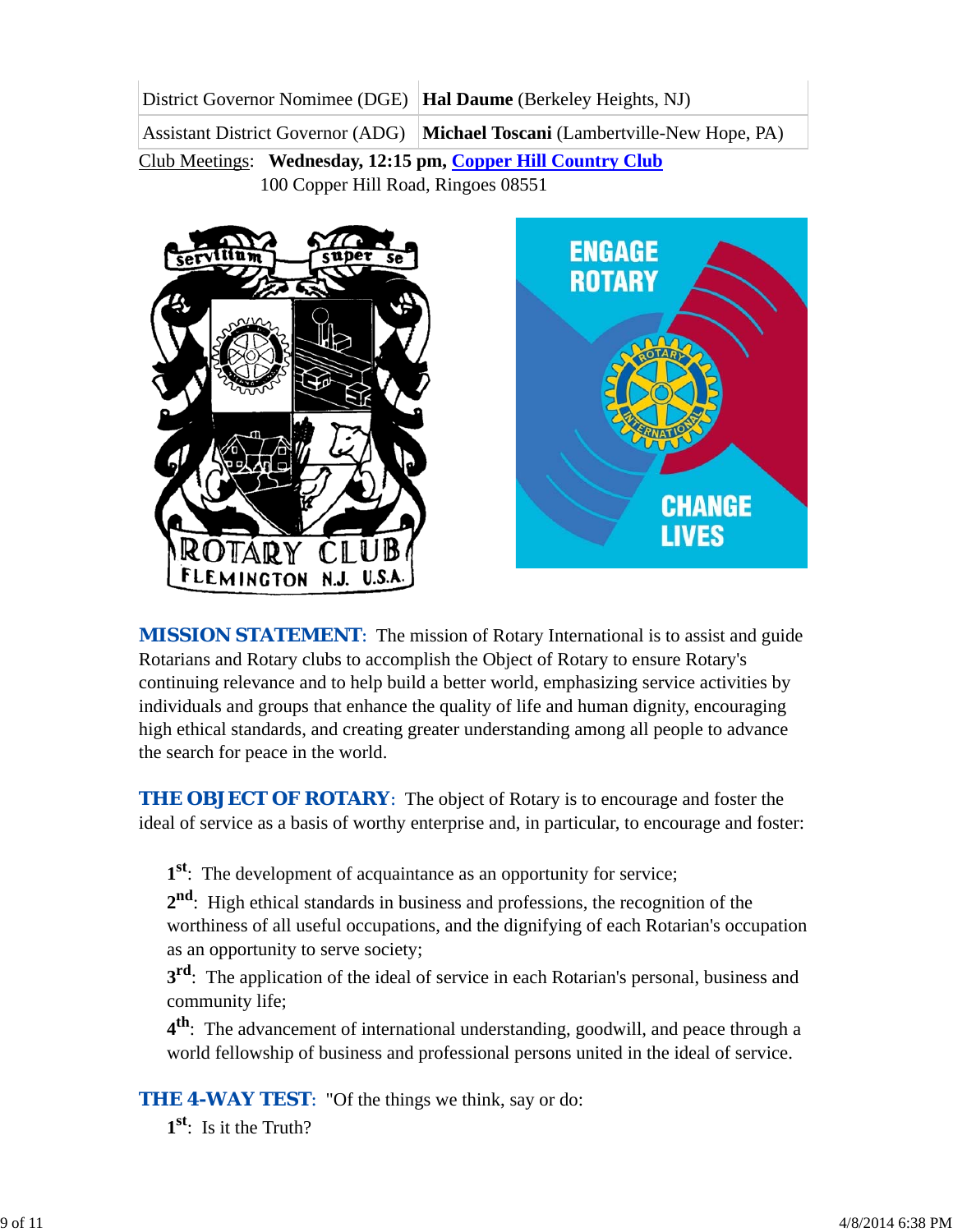- 2<sup>nd</sup>: Is it Fair to all concerned?
- **3rd**: Will it build goodwill and better friendships?
- **4th**: Will it be beneficial to all concerned?"

## *ROTARY's AVENUE'S OF SERVICE*:

**1)** Through **Club Service**, we have fun, build lasting friendships, and make sure that our club runs well.

**2)** Through **Vocational Service**, we volunteer our professional skills to serve others and promote integrity in everything we do.

**3)** Through **Community Service**, we address local needs and work with our community to bring lasting improvements.

**4)** Through **International Service**, we meet humanitarian needs around the globe and promote world understanding and peace.

**5)** Through **Youth Service**, we work with young people to help them become the next generation of leaders, visionaries, and peacemakers.

#### **2013-2014 CLUB MEMBER ROSTER Rotary Club of Flemington, NJ** Current Number of Members: 45

| <b>Rotarian</b>                   | <b>Member Since</b> | <b>Classification</b>           |
|-----------------------------------|---------------------|---------------------------------|
| Black, Bruce B.                   | 2007                | <b>Health and Fitness</b>       |
| Bohler, Herbert C. (Herb)         | 1977                | <b>Specialty Advertising</b>    |
| Chittenden, Robert L. (Bob)       | 2003                | M.E.F.P. Consulting Engineering |
| Clark, Arthur L. (Sandy)          | 1987                | Printing                        |
| Copeland, Harrie E. III           | 1976                | Auctioneering/Banking           |
| Davidson, James G. (Jim)          | 2002                | <b>Rubber Products</b>          |
| Ferrari, Frederick J. (Fred)      | 1964                | Orthodontia                     |
| Fisher, Charles H. (Charlie)      | 1961                | <b>Funeral Services</b>         |
| Fisher, Thomas H. (Tom)           | 2012                | Property & Casualty Insurance   |
| Harrison, Jeffrey (Jeff)          | 1996                | Psychotherapy                   |
| Hennessy, Jr., Richard (Rich)     | 2010                | <b>Financial Advisor</b>        |
| Hyman, Lynn                       | 2010                | <b>Retail Banking</b>           |
| Kahl, Nancy                       | 2012                | Massage Therapy                 |
| Kamnitsis, Christopher P. (Chris) | 2001                | <b>Financial Planning</b>       |
| Kavanagh, Michele                 | 2013                | <b>Community Banking</b>        |
| Liebross, Ira                     | 1997                | <b>Family Medicine</b>          |
| Loew, Darren                      | 2002                | Orthodontics                    |
| Martin, Teresa (Terry)            | 1993                | Solid Waste/Recycling           |
| Mazujian, Harry                   | 2004                | Clergy                          |
| McWilliams, Nancy                 | 1992                | Psychotherapy                   |